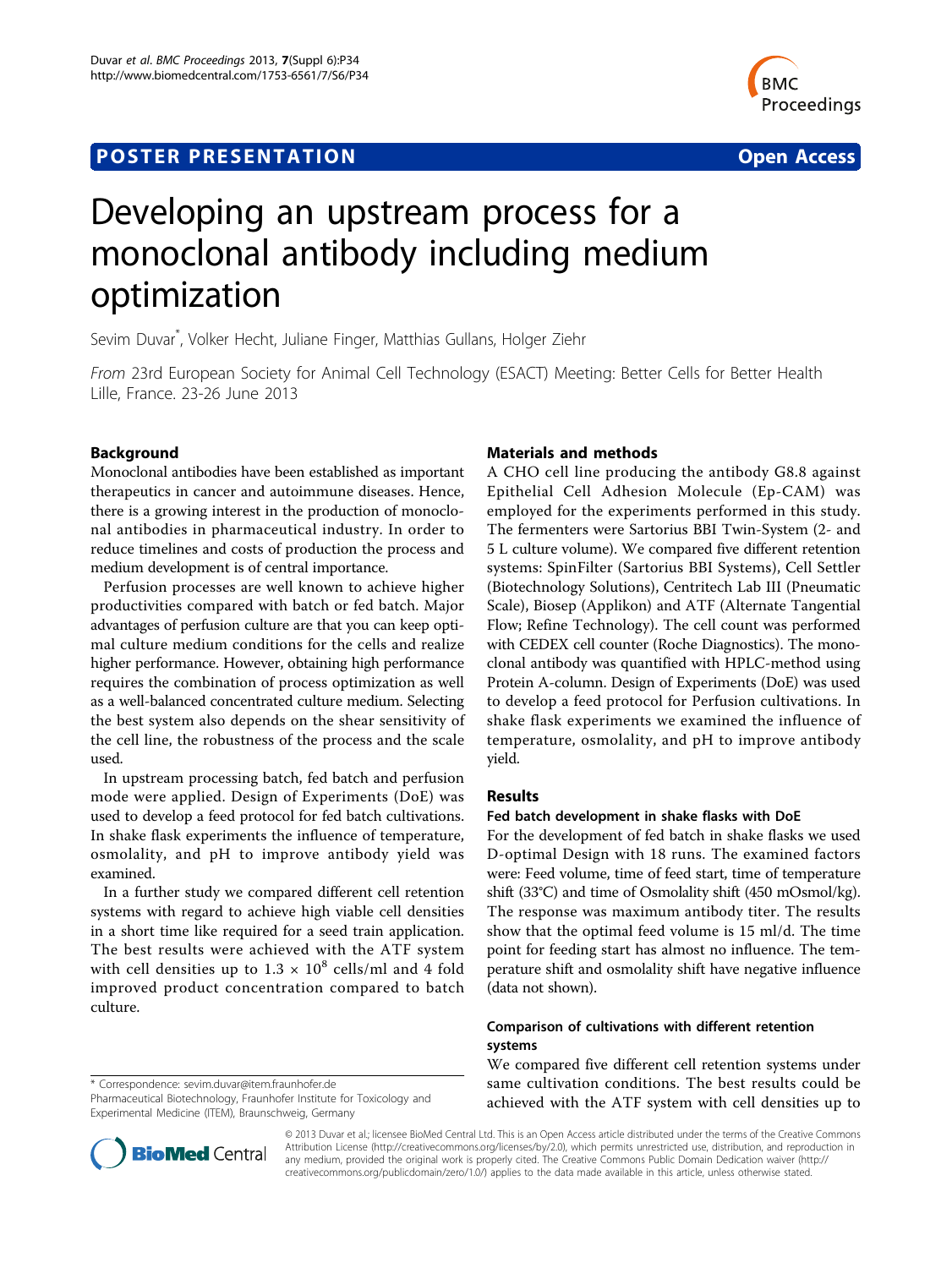$1.3 \times 10^8$  cells/ml. The next best retention systems were the Centrifuge and the Cell Settler with cell densities reached up to  $3 \times 10^7$  cells/ml. Using BioSep and Spinfilter, cell densities up to  $2 \times 10^7$  cells/ml were obtained (data not shown). The Spin filter and BioSep showed break through of cells at cell densities  $> 2 \times 10^7$  cells/ ml. In contrast, the Cell Settler had the advantage of simplicity and robustness and no moving parts. The advantage of the centrifuge was the high flexibility concerning the reactor-volume to be perfused. The Spinfilter and BioSep showed the lowest performance.

#### Comparison of cultivations with ATF

In a study we compared ATF cultivations with 0.2 μm membrane and with 50 kDa membrane. In cultivations with the 0.2 μm membrane a maximum cell density with  $6.4 \times 10^7$  cells/ml could be achieved compared to a

maximum cell density of  $1.3 \times 10^8$  cells/ml with the 50 kDa membrane as shown in Figure 1. The increased cell densities resulted in a higher productivity compared to the other cell retention systems. Furthermore, the ATF with 50 kDa retended not only the cells but also the antibody within the reactor. Therefore, a higher volumetric productivity could be achieved with the 50 kDa membrane. The maximum titer in the reactor with the 50 kDa membrane was 4 fold higher compared with the 0.2 μm membrane.

Viable cell densities (VCD) and product concentrations of the monoclonal antibody (MAB) are shown.

#### **Conclusions**

We have demonstrated that perfusion processes have a higher productivity compared to batch or fed batch processes. In our study the best retention system for perfusion